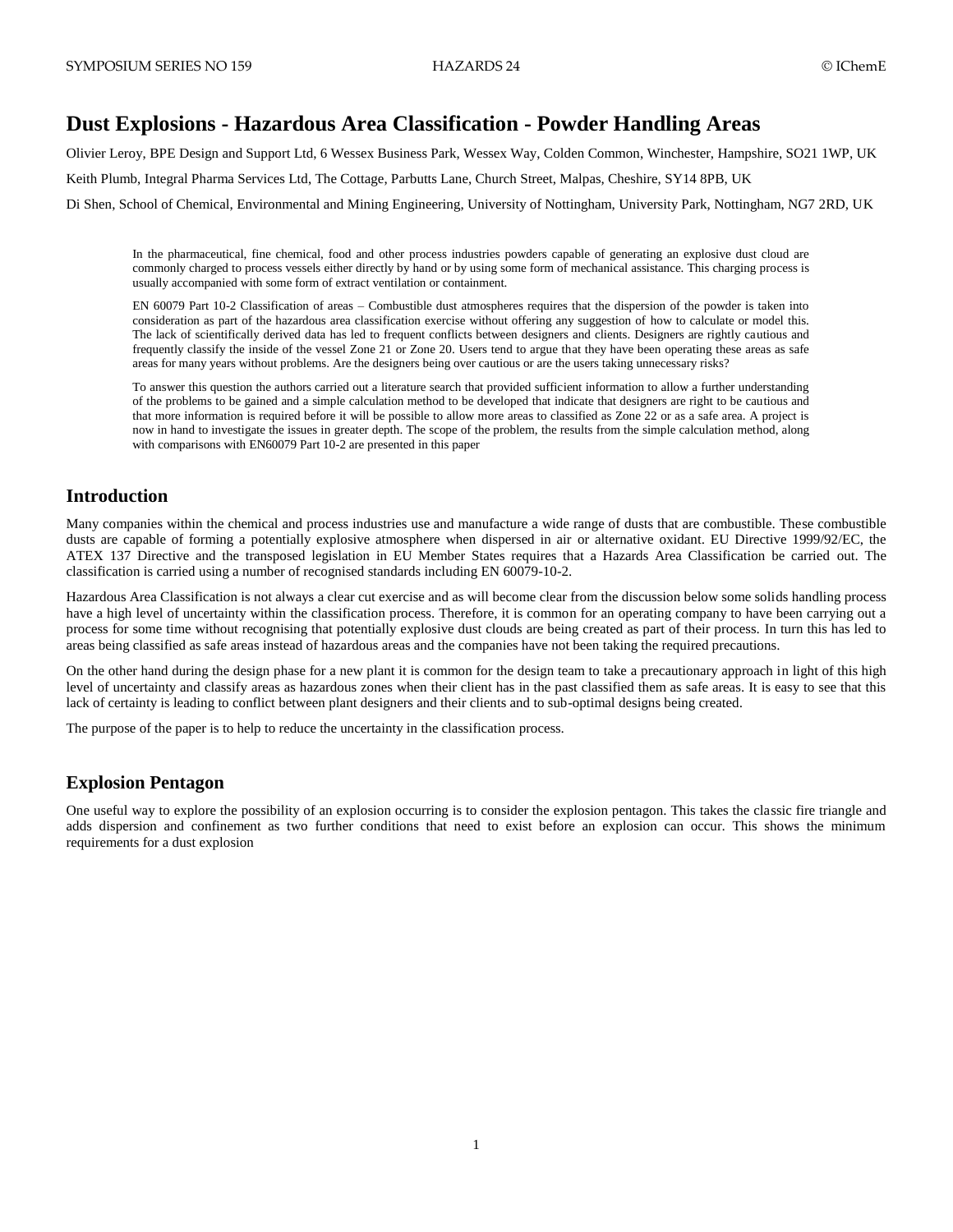

*Figure 1 - Dust Explosion Pentagon*

## **Fuel**

In the case of the explosions being considered in this paper, the fuel will be provided by the combustible dust being handled in the process.

## **Oxidant**

Any oxidant can cause an explosion and not just air/oxygen. However, for the purpose of this paper the oxidant of interest is air. This normally exists inside/outside the processing equipment unless specific measures are taken to eliminate it.

## **Dispersion**

Unlike the dispersion of gases, evaporating liquids and flashing liquids, dusts require some mechanical energy to distribute them. One of the most important dispersion mechanisms for dusts is as a result of a small explosion. Intensive mechanical energy, which is integral to many processes such as pneumatic conveying, milling and fluidisation is also an important dispersion mechanism

Other processes such a pouring and tipping can also lead to dispersion of the dust.

## **Source of Ignition**

There are many potential sources of ignition that have sufficient energy to ignite a combustible dust. However, consideration of sources of ignition is outside the scope of this paper.

#### **Confinement**

Confinement is frequently a natural part of the processes carried out in the process industries. The only time where confinement is not a natural part of the process is when operations such as tipping take place outdoors.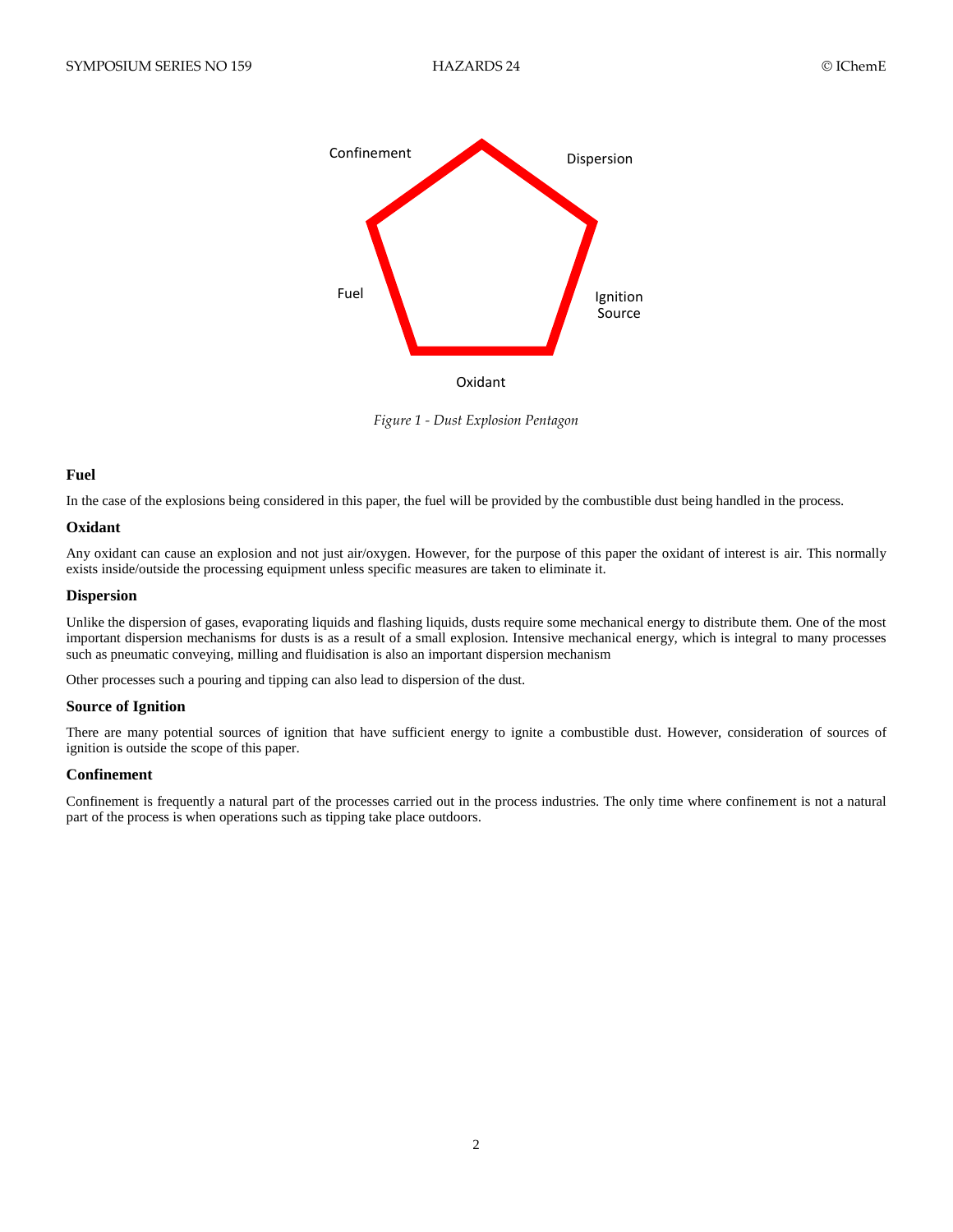

*Figure 2 - Overview of dust explosion progression resulting from "unwrapping" the dust explosion pentagon.*

# **Hazardous Area Classification**

## **Unwrapping the Dust Explosion Pentagon**

Cloney et al [5] suggest that unwrapping the pentagon provides a good way to understand the progress of a dust explosion. Also this approach results in a better understanding of the relationship between the explosion pentagon and hazardous area classification.

It is clear that hazardous area classification is related to the creation of potentially explosive atmospheres resulting from dispersion of a fuel (combustible dust) in the oxidant (air in this case). A dust cloud becomes potentially explosive when the concentration of dust exceeds the minimum explosive concentration (MEC) for the material in question (usually in the range 30 to 60 g/m<sup>3</sup>).

## **Hazardous Zones**

In EN 67009 Part 10-2 areas where potentially explosive dusts clouds may be generated are divided into three zones, Zone 20, Zone 21 and Zone 22.

These zones are defined by the standard in the following way:

Zone 20

*"A place in which an explosive dust atmosphere, in the form of a cloud of dust in air, is present continuously, or for long periods or frequently".* 

Zone 21

*"A place in which an explosive dust atmosphere, in the form of a cloud of dust in air, is likely to occur in normal operation occasionally".*

Zone 22

*"A place in which an explosive dust atmosphere, in the form of a cloud of dust in air, is not likely to occur in normal operation but, if it does occur, will persist for a short period only."*

From the point of view of both designers and users it is of significant benefit to be able to decide whether one of more of these exist for the process and equipment in question and to understand how big these zones are.

## **Degree of Ventilation**

EN 67009 Part 10-2 is a much less developed standard than its gas equivalent EN 67009 Part 10-1. In the latter standard the classification of zones takes into account the degree of ventilation and the availability of that ventilation. This means that in the case of a continuously present explosive gas atmosphere the area can be considered to be non-hazardous in the presence of a high degree of ventilation with good availability.

The degree of ventilation is obviously relevant to the formulation of an explosive dust atmosphere both in a negative and positive manner. Low velocity ventilation could lead to rapid reduction in dust concentration. On the other hand high velocity ventilation could cause dust layers to be lofted into the air stream and create an explosive atmosphere.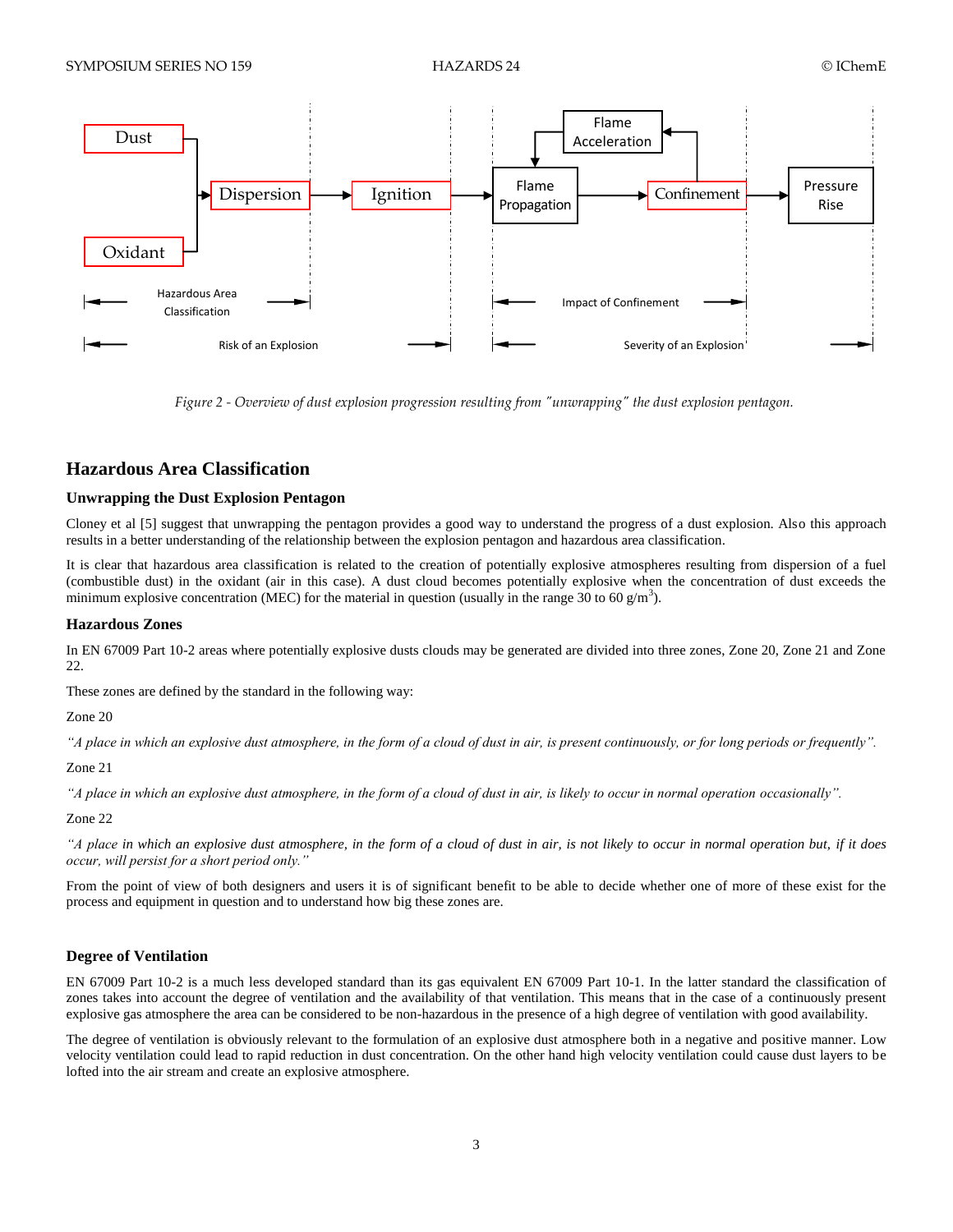#### **Dust Settling**

Another difference between dusts and gases is the tendency for dust particles to settle out in still air. As discussed below the experimental evidence is that this happens very quickly for all but powders in the highest dustiness groups. So that once the dispersion mechanism is removed the concentration of a dust cloud falls very rapidly and it is very soon outside the combustion concentration.

However dust settlement creates additional problems where good housekeeping is not practised. It is possible for small dust explosions (usually referred to as primary explosions) to cause layers of settled powder to be lofted leading to a larger secondary explosion. This is a well-known phenomenon and must be examined as part of the hazardous area classification.

#### **Dispersion**

The dispersion of a dust depends on two factors, the propensity of the material being handled to form a potentially explosive dust cloud and the intensity of the mechanical energy being put into the process.

#### **Propensity to Form a Potential Explosive Dust Cloud**

This depends on three factors. Firstly the Minimum Explosive Concentration (MEC); the lower the MEC the more likely it is that a potentially explosive atmosphere will form. The MEC is a function of the material being handled, and also the particle size of the dust and the moisture content of the dust.

The second factor is the dustiness of the material. Some materials tend to clump together and form aggregates that make the apparent particle size greater and reduce the dustiness. On the other hand dusts with a small particle size that do not tend form aggregates will disperse more easily. Also important is the bond strength between the particles as discussed in Section 4.2 below.

The third factor is the settlement rate or stationery sinking rate of the particles. Hinds [11] proposed that the terminal velocity U reached by a spherical particle due to gravity can be estimated from a balance of forces.

$$
U = \frac{\rho_p d_p^2 g}{18\mu} \tag{1}
$$

Where  $\rho_p$  and  $d_p$  are particle density and diameter respectively, g is the acceleration due gravity and  $\mu$  is viscosity of air. So the settlement rate will depend on the particle density and the (apparent) particle size.

#### **Mechanical Work Intensity**

Eckhoff [7] suggests that a global dispersibility parameter D can be defined in the following way.

$$
D = \frac{K}{W_{min}} \tag{2}
$$

Where  $W_{\text{min}}$  is the total minimum amount of work (energy) required to break all of the bonds in one unit mass of powder and K is dimensionless efficiency factor with a value between 0 and 1. K is a measure of how the work is applied to the powder being dispersed, which will be dependent on the type of mechanical process that is being carried out.

A simple modification to Equation 2 allows a better understanding of dispersibility.

$$
D' = \frac{K \cdot W_p}{W_{min}} \tag{3}
$$

Where K' is the efficiency of the mechanical process of transfer the work (energy) in the process in the work required to break the bonds and  $W_p$ is the work (energy) contained within the mechanical process. The outcome of Equation 3 can be seen i[n Figure 3](#page-4-0)

So for mechanical processes that involves a high level of mechanical work  $W_p$  and a high K' factor it is to be expected that the dust dispersion will be high. Conversely where the level of mechanical work  $W_p$  and/or K' is low, it is to be expected that much less dust would be dispersed.

Also for particles where  $W_{\text{min}}$  is low it is to be expected that the dispersion will be high whereas for particles with a high  $W_{\text{min}}$  the dust dispersion is expected to be low.

Eckhoff suggests that processes such as pouring powder into the top of a silo would have a higher K' value than airflows that may loft dust layers from a factory floor so that  $W_p$  for these air flows needs to be higher to achieve the same level of dispersibility.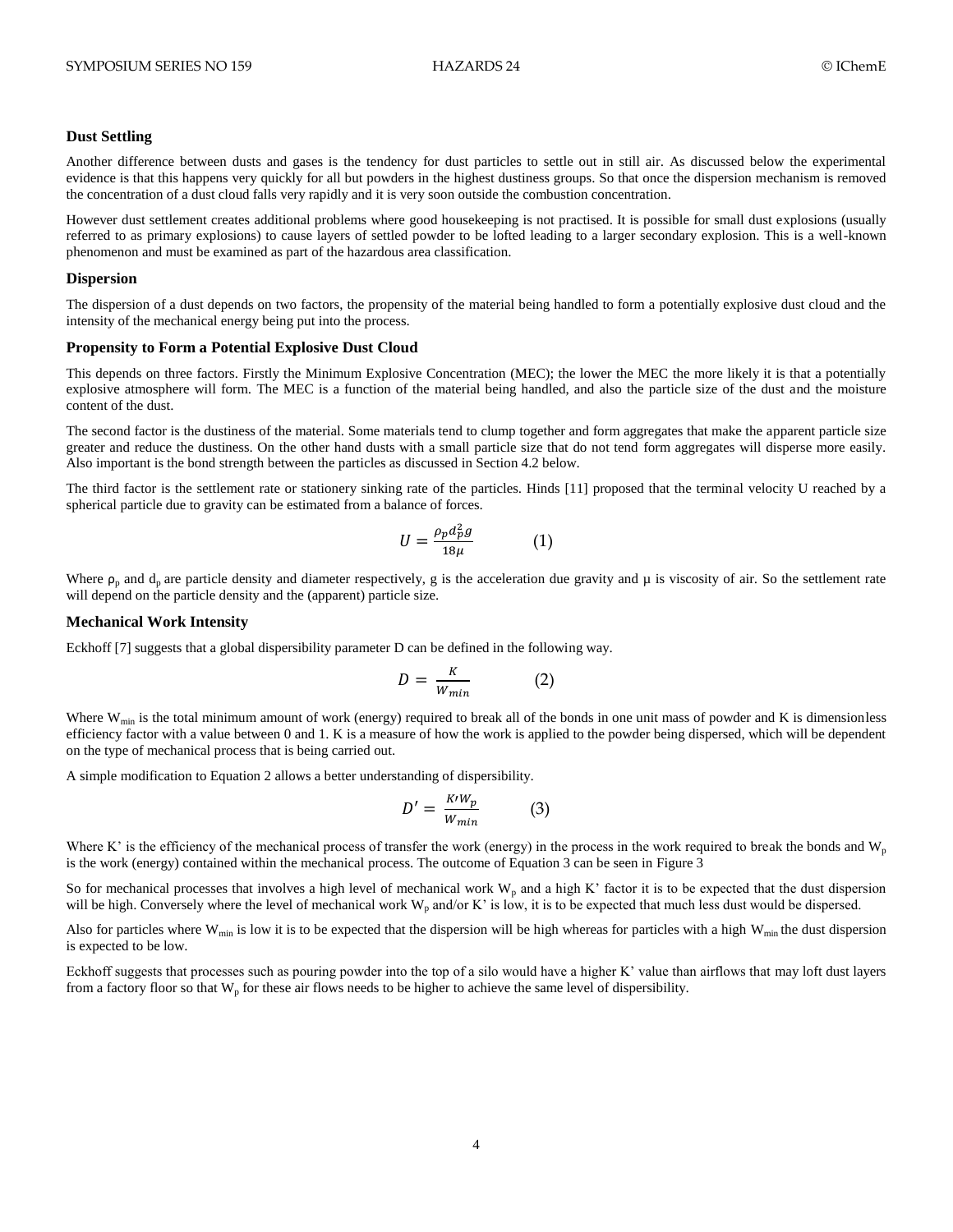

<span id="page-4-0"></span>*Figure 3 – Dispersibility Versus Bond Strength*

#### **Combined Propensity to Form a Potential Explosive Dust Cloud**

Combining the factors discussed above leads to the conclusion that the propensity  $P_{exp}$  of a solids handling process to form an explosive dust cloud can be expressed as follows.

$$
P_{exp} = f(\frac{1}{MEC}, D', \frac{1}{U}) \dots \dots (4)
$$

## **Solids Handling Processes**

## **Processes Where The Hazardous Area Classification Is Not Contentious**

## *High Pexp Processes*

There are many solids handling processes where  $P_{exp}$  is high, mainly because  $W_p$  is high. This includes process such as continuous conveying, milling, blending and fluid bed drying. In this case, it is current practice to consider that a dust cloud exists in some or all parts of the equipment that has a concentration greater than the MEC and therefore to classify the inside of equipment as Zone 20 or Zone 21 depending on whether the dispersion process occurs continuously or only occurs intermittent.

## *Low Pexp Processes*

There are also some powder handling processes where practical experience shows that  $P_{exp}$  will be low. This is because D' is low, because W<sub>min</sub> is high or because  $K^{\prime}W_p$  is low.

This includes processes such as moving powder on a conveyor or tray drying (but not the discharge of this conveyer or the trays).

#### **Uncertainty Leading to Sub-Optimal Designs and Conflict**

Between the processes that clearly have a high  $P_{exp}$  and those that clearly have a low  $P_{exp}$  is a grey area of processes where is not clear whether a potentially explosive atmosphere will be created by the process.

Examples of these processes include many tipping and pouring operations encountered in the process industries, particularly in the fine chemical, pharmaceutical and food sectors, which involve low to medium  $W_p$  and a correspondingly low  $P_{exp}$ .

On top of this the quantity of material used is frequently low, so that the activity that is leading to dispersion of the dust is short lived.

### **Typical Problem Processes**

#### *Dispensing*

Dispensing involves accurately measuring the required quantity of a starting material/ingredient for a formulation/reaction mixture and then adding that material into the process. In the case of solids this frequently involves transferring powder from some form of intermediate bulk container into a weigh container either by hand or by some form of conveying system. The quantities involved are often small, from grams to several kilogrammes. For most materials some dust extraction will be required to protect the operator making the manual additions.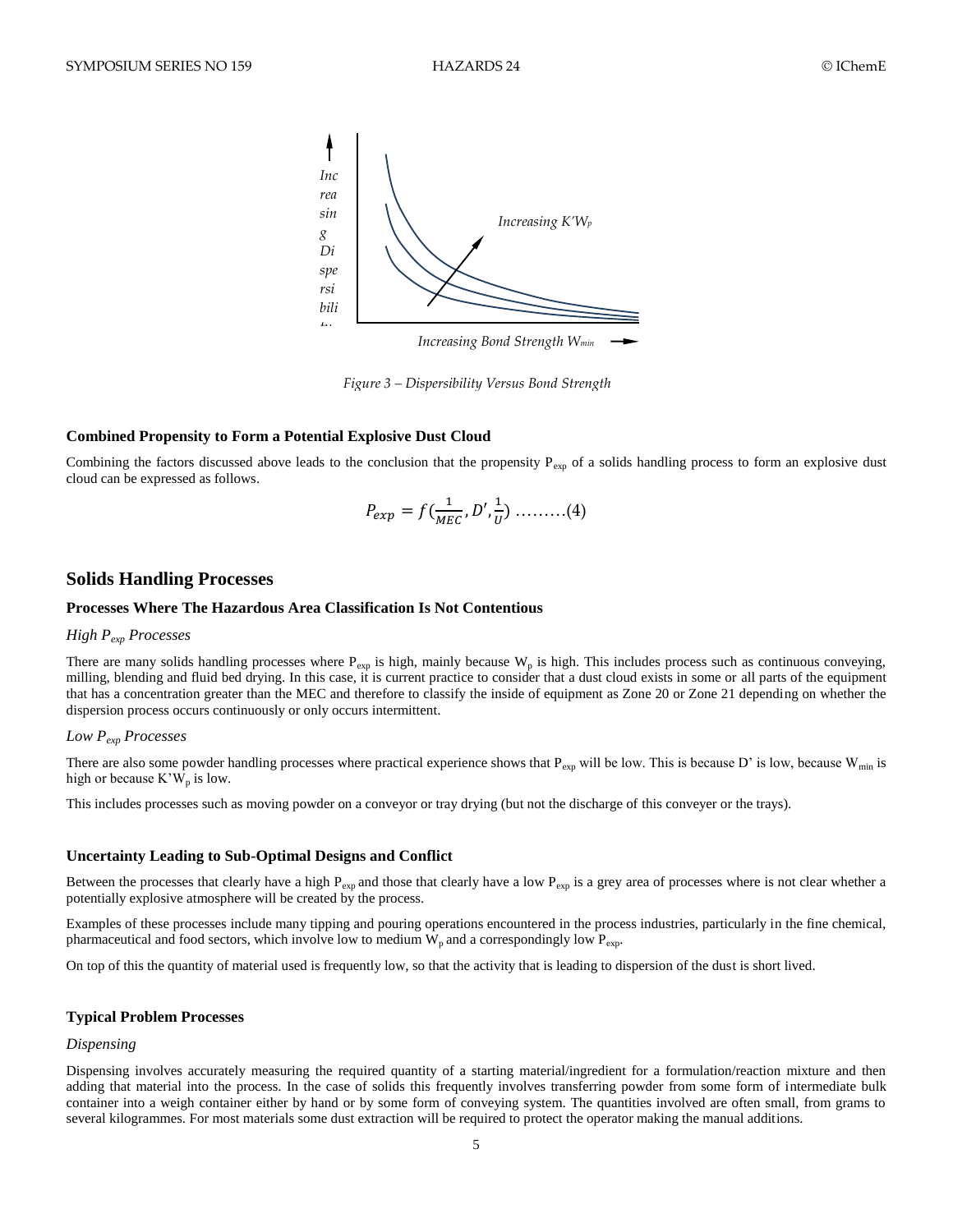The operation is usually slow because it is necessary to add the powder in a controlled manner. In the case of pharmaceuticals it is also necessary to minimise the formation of dust clouds to prevent cross contamination.

For materials that have a very low operator exposure standard (in the ng/m<sup>3</sup> to  $\mu$ g/m<sup>3</sup> range) the dispensing can take place into a fully contained glove box with an extraction system.

In some cases the dispensed material is transferred from the weighing container into a transport container. This action is similar to the pouring activity described below.

### *Pouring*

Once dispensed it is necessary to pour the dispensed material into the processing vessel. This may be achieved via an open connection with local extract ventilation, via an extracted tip station as described below or by connecting the weighing/transport container directly to the processing vessel. In each case the rate of pouring is not usually controlled and the weighing/transport container is emptied as quickly as is reasonably practicable.

One recent development has been to make use of specially shaped single use plastic bags complete with clamp type hygienic coupling and a simple plastic clamp type valve on weighing and transport container and connect this directly to the process vessel. The container can then be simply discharged by inverting it and shaking the bag.

## *Tipping*

Tip stations complete with extract ventilation can be connected onto processing vessels or intermediate hoppers and used to allow rapid tipping of the contents of either the weighing/transport container or from containers that have come directly from the material supplier (whether an internal or external supplier). These can be bags (circa 20 kg), kegs (up to 100 kg) or drums (up to 200 kg).

The prime purpose of the tip station is to allow the contents of the container to be tipped into the receiving vessel as quickly as possible without too much manual effort and to provide protection for the operators from the dust.

#### *Spillage*

The dispensing, pouring and tipping operations described are the intended operations but these are manual handling operations that often involve the use of containers that are awkward to handle and the probability of spillage occurring is high.

## **Dispersiblity**

A search of literature shows that considerable amount on work has been done on dispersibility although it is usually referred to as dustiness of materials.

The majority of this work has focused on the requirements of occupational health rather than the risk of dust explosions.

#### **Occupational Health versus Potentially Explosive Atmospheres**

The primary consideration in the design of most pouring and tipping operations is occupational health relating to the occupational exposure standard (OES) of the material being handled. For a nuisance dust the OES would be  $10 \text{ mg/m}^3$  whereas for some pharmaceutical active ingredients the OES could be measured in  $\frac{ng}{m^3}$ . Also the studies carried out for occupational health are particularly focused on understanding the respirable, thoracic and inhalable fractions within the dispersed dust.

By way of comparison the MEC for a typical material would be in the range of 30 to 60  $g/m<sup>3</sup>$ . This means that the MEC is at least three orders of magnitude greater than the OES of a nuisance dust and nine orders of magnitude greater than the OES for some pharmaceutical active ingredients.

With such a large difference between the OES and MEC it is to be expected that during the normal operation of a correctly designed solids handling it is very unlikely that a potential explosive atmosphere will exist outside the extracted or contained region. The only reason that such an atmosphere should exist outside these areas is due to spillage or leakage.

### **Dustiness Measurement**

Dustiness is a property of a powder and is a surrogate method of measuring the work required to break particle bonds  $W_{min}$ . The literature indicates that there are many ways to measure dustiness. Hamelmann [8] presented a review in 2003. However, most of the methods of the dustiness measurement have been designed to provide data for occupational health studies and not dust explosions.

Three test methods stand out as being appropriate. Higman [10] presents the following relationship between test methods and industrial processes.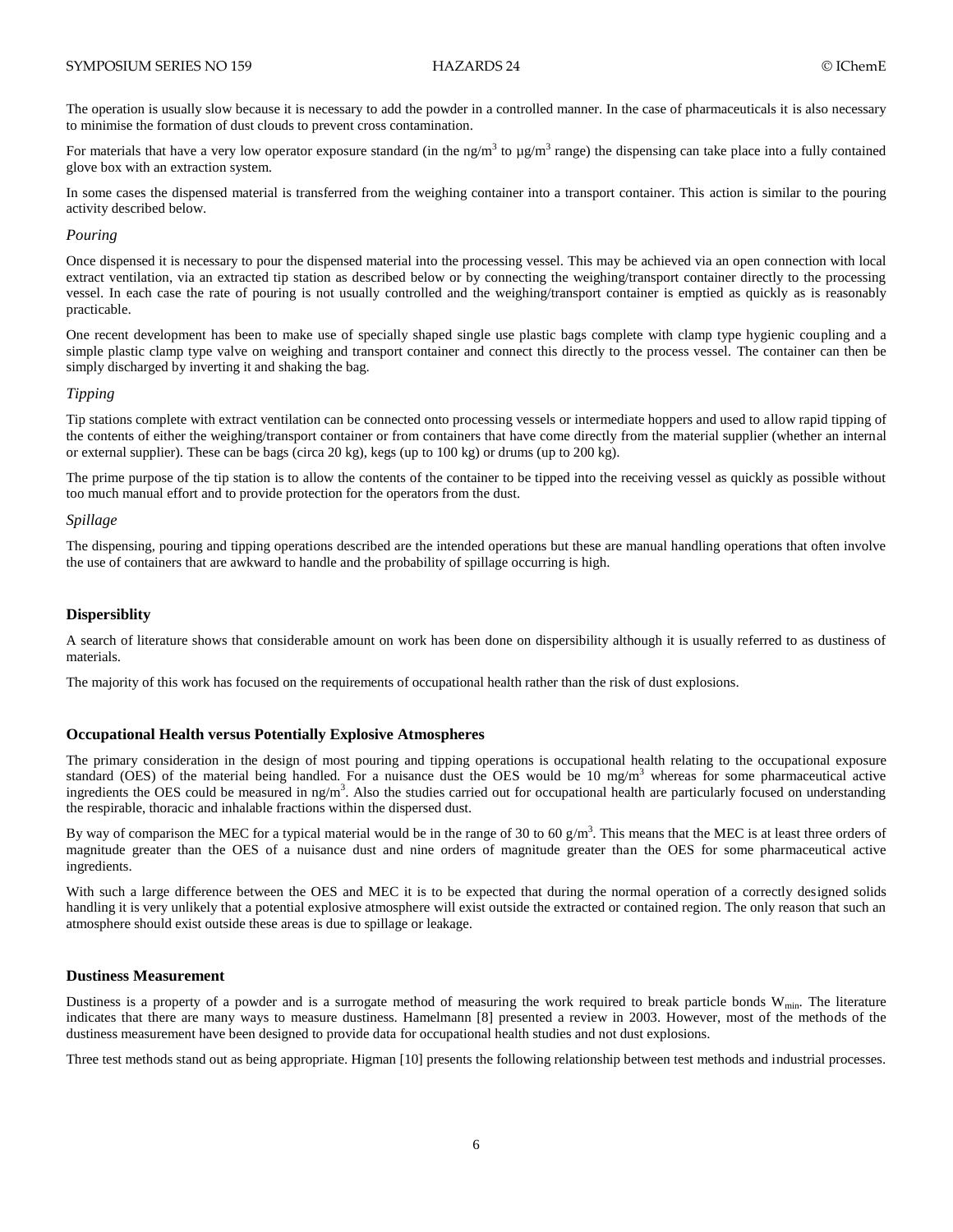|                                     | <b>Impact Tests</b> | <b>Rolling Drum</b> | <b>Fluidised Bed</b> |
|-------------------------------------|---------------------|---------------------|----------------------|
| <b>Dustiness Ranking</b>            | 2                   | 2                   | 2                    |
| Effectiveness of dedusting          |                     | 2                   | 2                    |
| <b>Effects of attrition</b>         | $\Omega$            |                     |                      |
| Dust generation in                  |                     |                     |                      |
| Screening-classification            |                     |                     | $\overline{2}$       |
| Mixing, granulation, coating        | $\Omega$            | $\overline{c}$      | $\overline{c}$       |
| Pneumatic drying, conveying         | $\theta$            | $\mathfrak{D}$      | $\mathfrak{D}$       |
| $\text{Loading} - \text{unloading}$ | $\mathfrak{D}$      |                     |                      |
| Mechanical conveying – elevating    |                     | $\mathfrak{D}$      |                      |
| <b>Bagging</b>                      | $\mathfrak{D}$      |                     | $\mathfrak{D}$       |
| Vehicle Movement                    | $\mathcal{D}$       | $\mathfrak{D}$      | っ                    |
| Losses from stockpiles              |                     |                     |                      |

0 indicates unsatisfactory results,

1 indicates that reasonable results should be obtained with care and,

2 indicates that good results can be obtained.

#### *Table 1- Dustiness test methods versus industrial process*

Not only do the dustiness test methods need to be matched to the industrial process but it needs to borne in mind that the test methods do not provide good agreement either. Pensis et al [15] reviewed dustiness testing using the methods in EN 15051, 2006, which include two test methods, a continuous drop test (impact test) and a rotating drop test. They concluded that there is almost no agreement in classification achieved by the two dustiness methods.

Schneider [17] when comparing a single-drop impact test method with a rotation drum test found that the single drop produced between 1.5% and 45% of the dust produced by the rotating drum depending on the powder tested.

A test rig developed by Boundy et al [4] produced some interesting results but it had been specifically designed to produce results using a small sample and used a dispersion nozzle that provided a high  $W_p$ .

### **Impact of Particle Size and Specific Surface Area**

It may be expected that the dustiness of a material with a small particle size would be greater than that for a large particle size. However Pensis et al [15] found that below 100 µm the dustiness increased with particle size and not the reverse. This is probably due to the agglomeration of particles as has been reported elsewhere.

They also reported that dustiness decreased with increasing specific surface area.

#### **Drop Testing (Impact Testing)**

For dispensing, pouring, tipping and spillage drop testing seems to be the most appropriate test method for dustiness.

One such standardised test is the VDI 2263 Part 9 test method described by Hauert [9]. This provides a dustiness coefficient Si that can be used to place materials in dustiness classes.

$$
S_i = \frac{m^3/g}{t_f + t_s} \cdot \int_0^{t_f + t_s} c(t) dt \dots (5)
$$

Where m and g are units of length and mass, respectively and  $c(t)$  is the dust concentration measured in a container of the measuring system over time.  $t_s$  is the sedimentation time of 350 seconds and  $t_f$  is the conveying (powder feed) time of 300 seconds.

Unfortunately it is not clear how this test method can be used in relation to the problem of hazardous area classification and the MEC which is measured in  $g/m<sup>3</sup>$ .

Work by Kippel et al [12] use a similar drop test method to measure dustiness and they present their information in  $g/m<sup>3</sup>$ , making it more useful for the purpose of this paper. Their experimental rig consisted of a vertical cylinder 300 mm in diameter with a volume of approximately 75 litres. They injected a sample at the top of the cylinder using 2 barg air to gain a theoretical concentration of 250  $\text{g/m}^3$ .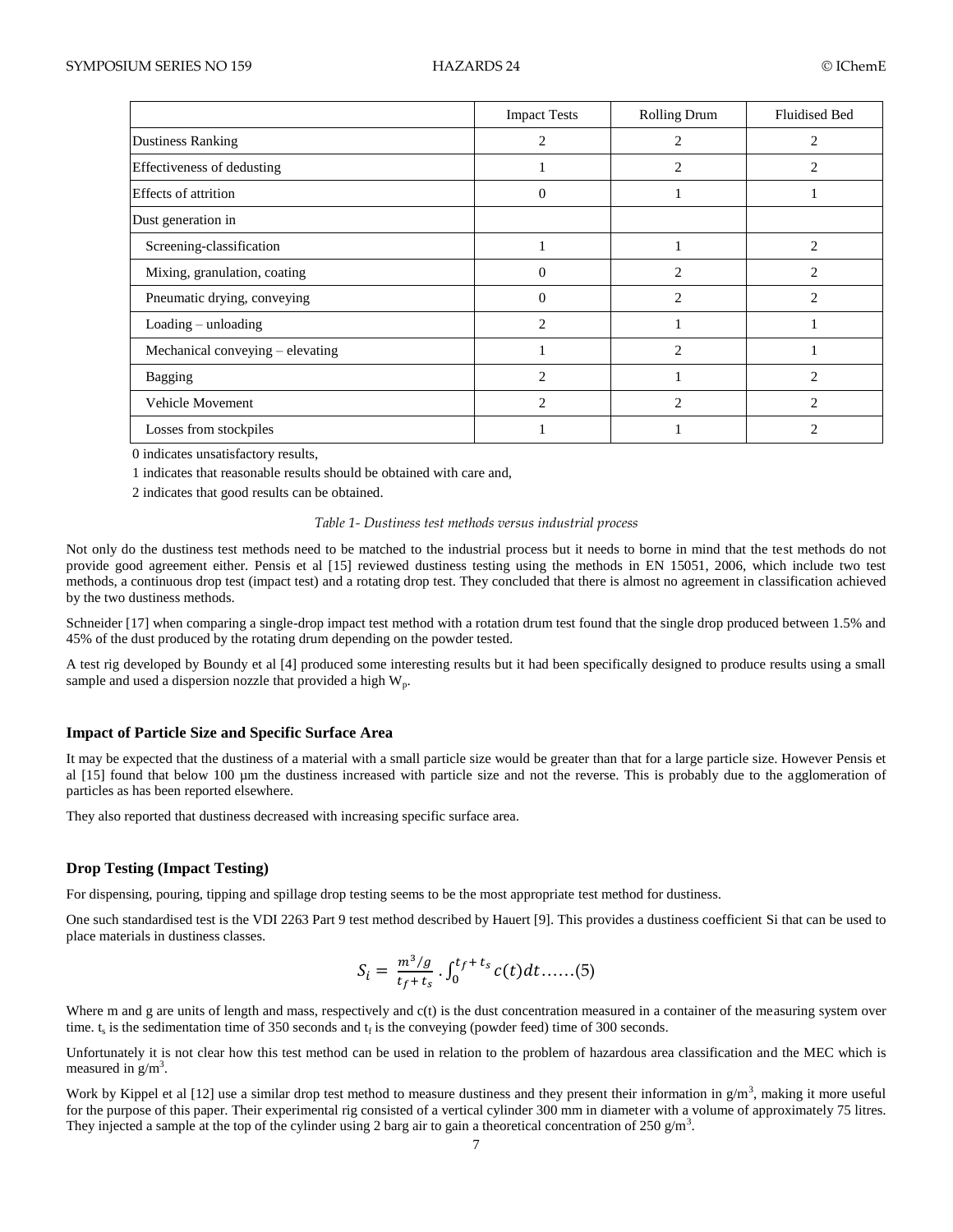They used the following dusts:

| Dust                | <b>Dustiness</b><br>Group <sup>1</sup> | Particle Size µm |          |          |
|---------------------|----------------------------------------|------------------|----------|----------|
|                     |                                        | Median           | $d_{10}$ | $d_{90}$ |
| <b>Wheat Flour</b>  |                                        | 65.4             | 11.7     | 163.3    |
| Wood                | $\overline{c}$                         | 260.3            | 76.4     | 649.5    |
| Skimmed Milk Powder | 3                                      | 45.4             | 11.5     | 98.8     |
| Maize Starch        | 4                                      | 13.5             | 7.6      | 22.3     |
| Lignite             | 6                                      | 37.7             | 3.8      | 230.5    |
| Potato Starch       | 6                                      | 45.7             | 23.2     | 80.7     |

1 = Dustiness measured by VDI 2263 Part 9 method

## *Table 2- Dusts used by Kippel et al*

The dust concentration was measured at two positions roughly one third and two thirds up the cylinder. The results for the concentration at the lower sensor are presented in Figure 4

The dust concentration is largely in line with the dustiness group but not completely so. Notably the maize starch has as a higher concentration than lignite.

Due to the high  $W_p$  for this experiment the dust concentrations are not representative of the pouring and tipping operations being considered. However, it is of relevance to note that the rate at which the concentration falls and also that the skimmed milk powder (Dustiness Group 3) has the highest concentration at the end of the test.

It is clear from this work that the concentration of dust in a vessel falls rapidly once the flow of material stops.





*Figure 5 - Dust dispersion from a falling stream of material*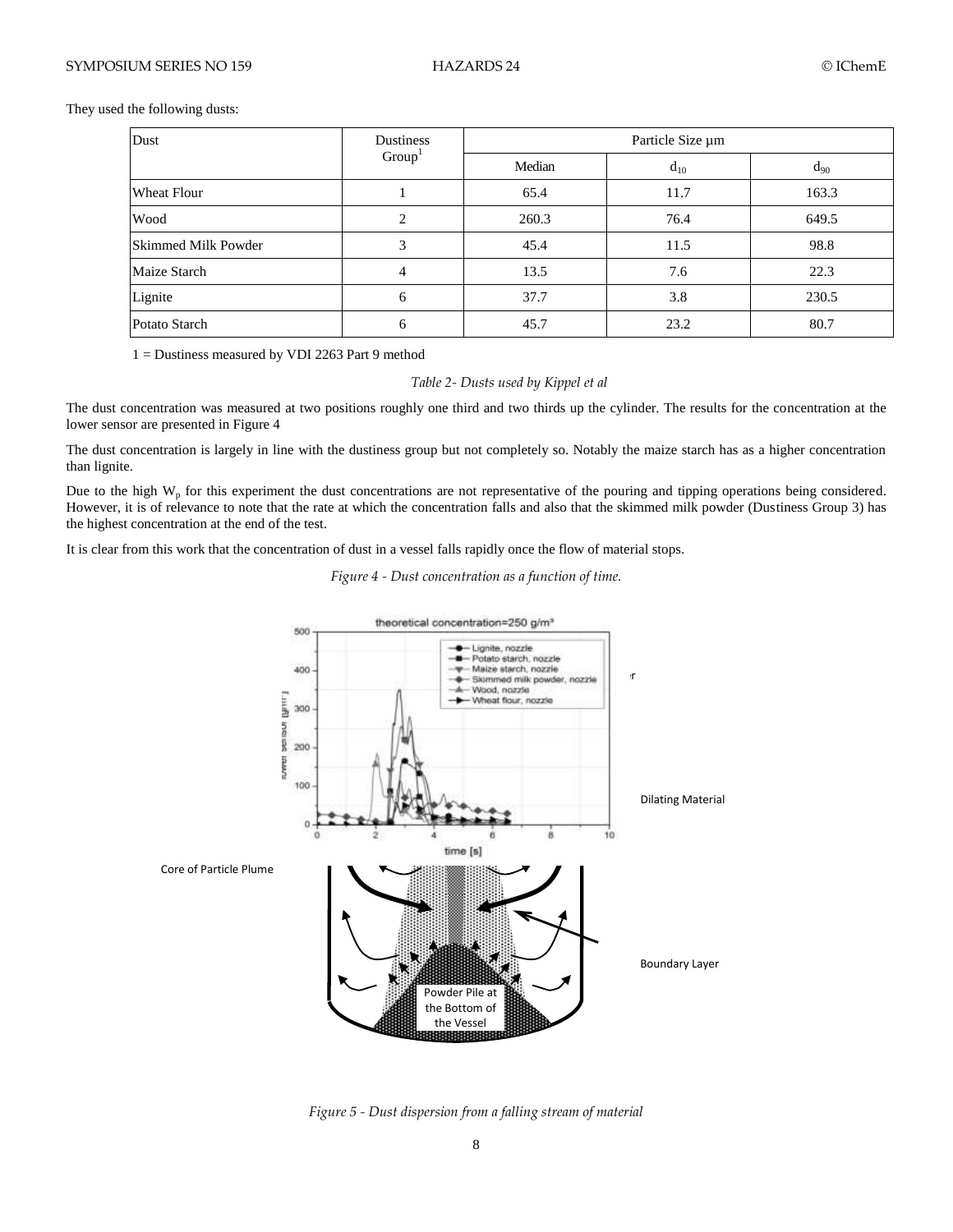### **Dust Dispersion Mechanisms**

It is clear from the discussion above that although drop testing provides some useful information on dustiness it does not provide information directly usable for hazardous area classification and further consideration of the dust dispersion mechanism is required.

Cooper [6] suggests that for the dispensing, pouring and tipping operations under consideration there are two principal mechanisms for separating the dust from the bulk of the material that result from the air currents. Firstly, dust is liberated during the fall of the bulk material and secondly the falling material impacts on the powder pile releasing entrained air which causes pulvation of fugitive dust from the powder pile. This results in a "splash" of dust being generated. These physical mechanisms are illustrated in Figure 5.

Ansart et al [3] carried out a series of experiments with a free falling powder stream being discharged through a 5 mm diameter orifice. The powder used for this study was silica gel with a particle density of 1000 kg/m<sup>3</sup> and a loose poured bulk density of 535 kg/m<sup>3</sup>. The particle size was  $d_{10} = 34 \mu m$ ,  $d_{50} = 60 \mu m$  and  $d_{90} = 97 \mu m$ .

The study includes drop heights of up to 1070 mm and considers a cone where the boundary layer as shown in Figure 5 contains 83% of the material that flow through the nozzle. At a height of 1070 mm the cone has a radius of 50 mm.

The results of the study are presented in a number of ways but the particle volume fraction  $(\phi)$  versus radius of the cone at different heights is the most relevant to the paper. This information is based on a simulation developed from the experiment work. Figure 6 shows the volume fractions derived.

 …………..(6)

Where  $Q_m$  is the volumetric flow of the powdered material,  $Q_{yp}$  is the volumetric flow rate of the powder and the entrained air and  $\rho_p$  is the particle density. Since the particle density is 1000 kg/m<sup>3</sup> a particle volume fraction of 0.1% equates to approximately 1000 g/m<sup>3</sup>.

There are two other important points to note from this study. Firstly, if 83% of the mass of the material flowing is within the cone then 17% material becomes dust outside the cone.

Secondly this study only considered the dust dispersed by the falling stream and did not consider any dust created by pulvation when the falling material hits the powder pile at the bottom of the fall.



*Figure 6 - Particle volume fraction version cone radius*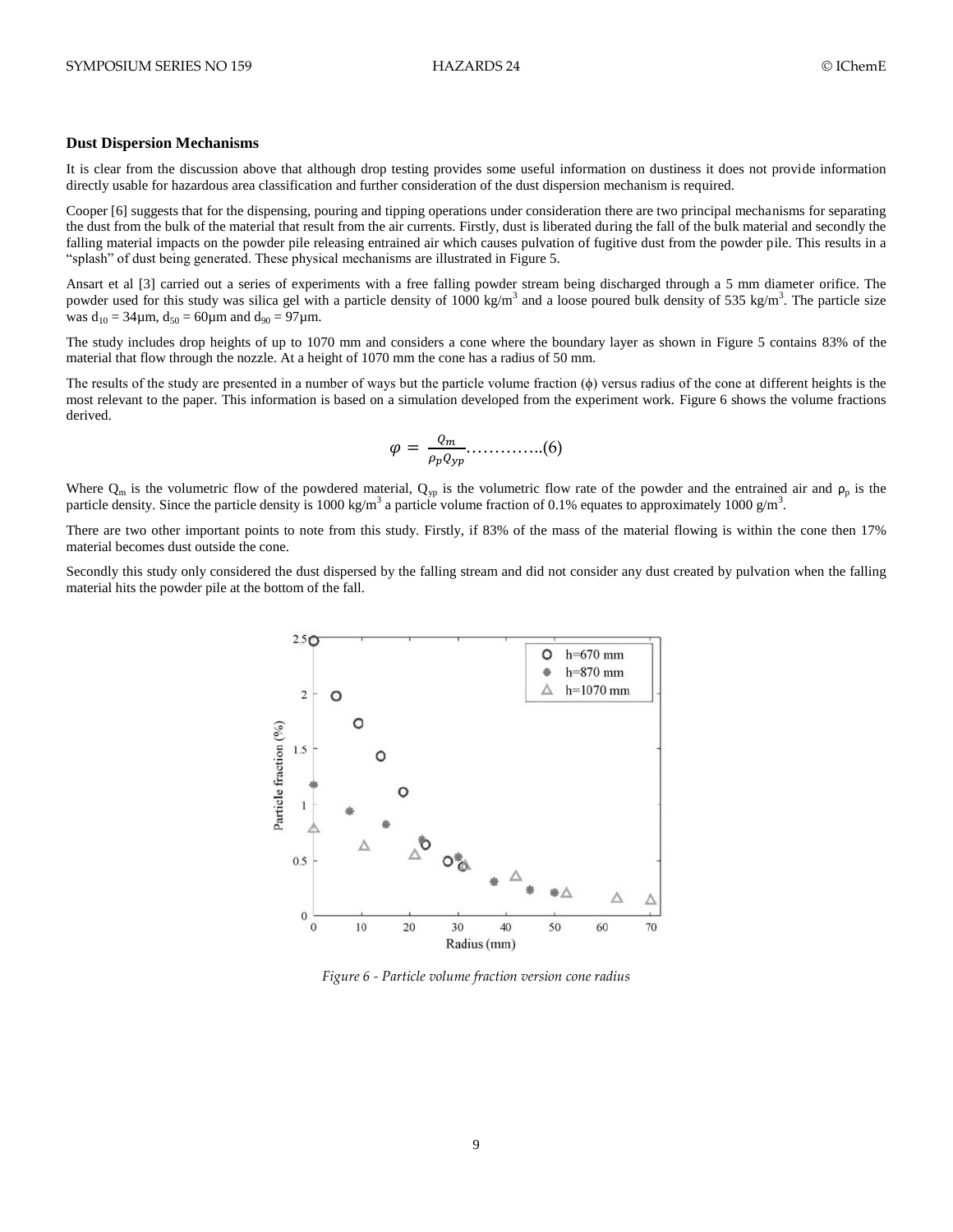# **Relevance to Hazardous Area Classification**

## **Dispensing and Pouring**

## *Dust Cloud Generation*

The study by Ansart et al indicates that any free falling stream of powder is likely to generate a dust cloud that includes a region that falls above the typical MEC of combustible dusts. Within the boundary layer cone it will be in the order of 1000  $g/m<sup>3</sup>$  or greater. However, that cone only extends by a small amount, the study indicates a cone angle of 6.3%.

The surprising figure is the 17% that forms a dust cloud. Plinke et al [15] carried out a study similar to Ansart et al but using a filtration system to measure the dust generated. They tested four materials, limestone, titanium dioxide, glass beads and lactose with a similar size range as the silica used by Ansart et al. They show dust generation in range 0.5% to 3% of the mass of material falling. It is possible that the study by Plinke et al is understating the dust generated because the filtration collection system did not collect all of the dust generated because it had settled out before reaching the filter.

The 17% is also surprising because the dust concentration implied would be high enough to be visible and it is to be expected that the boundary layer would be larger than stated in the paper.

To put these percentages into the context of hazards area classification it is worth carrying out a simple calculation. If 2.5, 5.0 and 10.0 kg of powder were charged to a 1  $m<sup>3</sup>$  vessel and these were to form a homogeneous mixture in the vessel the following dust concentrations would be created.

| Mass of            | Percentage Dust Generation |       |        |  |
|--------------------|----------------------------|-------|--------|--|
| Solid<br>Charge kg | 0.5                        | 3.0   | 17.0   |  |
| 2.5                | 12.5                       | 75.0  | 425.0  |  |
| 5.0                | 25.0                       | 150.0 | 850.0  |  |
| 10.0               | 50.0                       | 300.0 | 1700.0 |  |

*Table 3- Dust Concentration in kg/m<sup>3</sup> for a mass solid charged to a 1 m<sup>3</sup> vessel*

The interesting point about this calculation is that with exception of 2.5 kg charged with 0.5% dust generation rate all the other results are within the range or close to being within the range MEC for most materials. On the basis of this simple calculation it is not important whether the work by Ansart et al or Plinke et al is more representation of the actual situation since both studies indicate that the MEC is likely to be exceeded.

This indicates that for the current level of knowledge, the only safe assumption is that when pouring a powder into the vessel that the MEC will be exceed in some part or the whole of the vessel. Without further study it is not safe to assume that the process will not create a dust concentration greater than the MEC unless only small quantities of a dust free powder are poured into a vessel. This conclusion is in-line with the recommendations in EN 60079-10-2

## *Dust Cloud Dissipation*

The rate of dust cloud dissipation is relevant to the decision whether the inside of the vessel should be classified as Zone 20, 21 or 22. Clearly whilst any powder is being charged to the vessel a potential explosive atmosphere is likely to exist. If the powder is charged continuously or frequently then the inside of the vessel should be classified as Zone 20.

If the powder is not charged frequently then the inside of the vessel can be classified as Zone 21. Although the work by Klippel et al [13] indicates that the dust cloud is likely to dissipate rapidly it is not possible to classify the inside of the vessel as Zone 22 because the current indications are that an explosive dust atmosphere is likely to always occur in normal operation and not only as a result of rarely occurring maloperation.

To allow the inside of vessel to classified as Zone 22 requires more studies to be carried out, possibly using computational fluid dynamics (CFD), to gain a greater understanding of the generation of dust clouds and whether any situation exists where the assumption that an explosive dust atmosphere will be created in normal operation can be replaced by confirmation that an explosive dust atmosphere would only be created by a rarely occurring mal-operation.

## **Spillage**

The dust concentrations presented in Table 3 imply that a spillage of a similar quantity of powder would also create an explosive dust cloud. However, the rate of dissipation indicated by Klippel et al would suggest that such a dust cloud would persist for only a short period and therefore it is reasonable to classify an area subject to possible spillage as a Zone 22.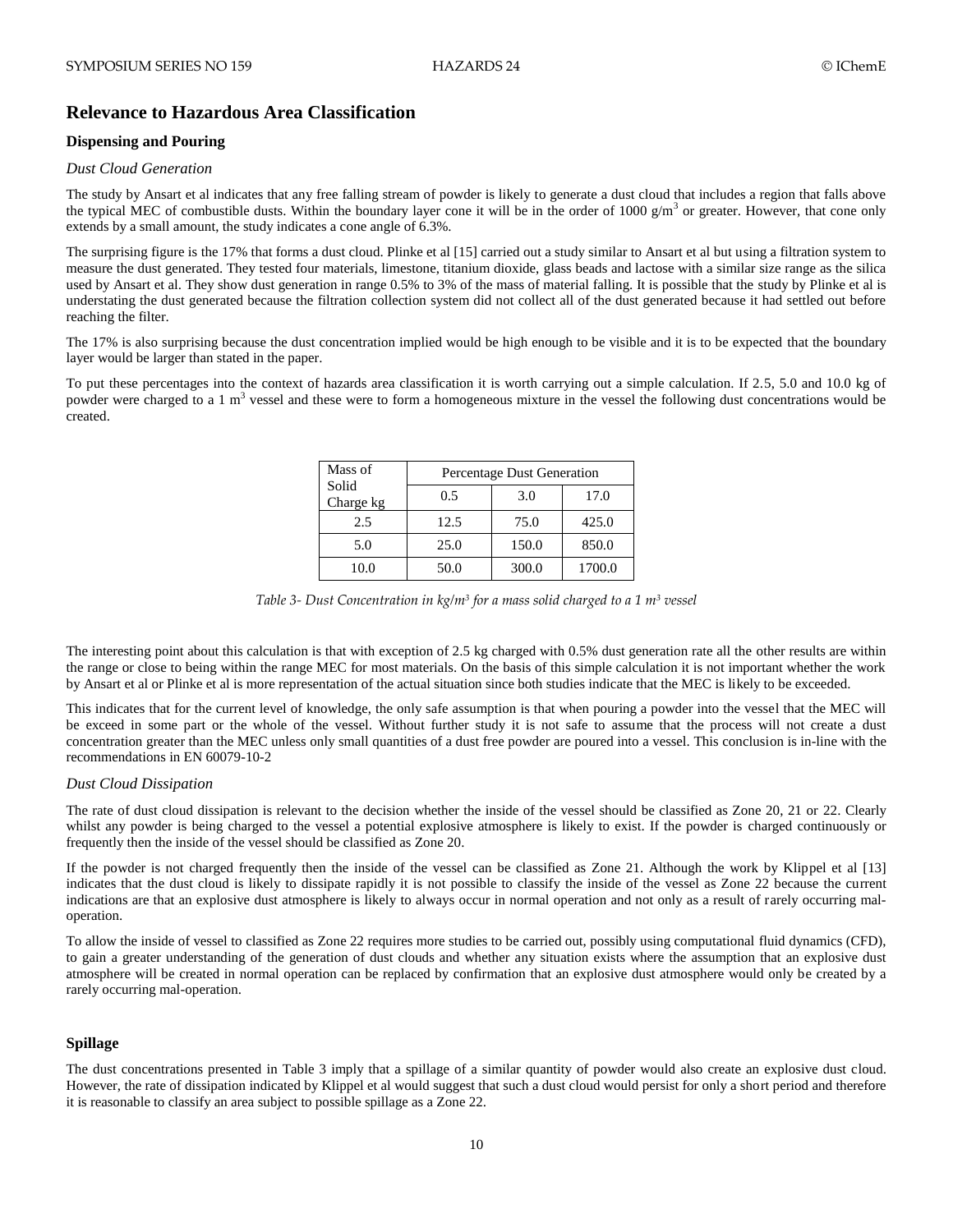The concentrations presented in Table 3 also give a simple indication of the potential size of the zone. However, in this case the percentage dust generation rate is much more important as this has a direct impact on the size of the zone. It is clear that further work is required to understand how big a Zone 22 would be and how dustiness impacts on the size of the zone. The level of ventilation associated with the Zone 22 will also be important.

#### **Sack Tip Station**

EN 60079-10-2 recommends that the inside of a sack tip station is classified as Zone 20. Based on the discussion above this is the correct classification.

The simplest assumption is that this Zone 20 extends throughout the dust extraction system as far as the dust collection filter, but is possible that CFD may demonstrate that this is unnecessarily cautious.

The EN standard recommends that the outside of an extracted sack tip station is classified as Zone 22. However, it does not define the size. This sizing needs to be based on the process and the dustiness of the powders handled and is an area for further work. This is an area where the level of ventilation will be important.

In the case of a sack tip station with no extract a Zone 21 is recommended by the standard; again without any sizing. Studies on dustiness and CFD would help with sizing such a zone.

## **Conclusions**

Considerable work has been carried by a number of researchers covering the dustiness of powders and dispersion of dust. Some of this is relevant to hazardous area classification.

Two of the studies indicate the rate of generation of dust in terms of the mass of dust dispersed compared to the mass of material in a free falling stream. This rate of generation varies from 0.5% to 17% depending on the powder studied and the experimental method. However, a simple calculation indicates that recommendations given in EN 60079-10-2 for the inside of equipment are consistent with these studies.

It is possible that smaller quantities of materials with a low dustiness may not create an explosive dust atmosphere but further work is required to demonstrate whether such a situation exists.

The sizing of a Zone 21 or Zone 22 outside of equipment remains more of a problem. The dustiness of a powder has a large impact on this and a better understanding of the rate of generation of dust is required. The zone size implied by a dust generation rate of 0.5% is considerably different than that implied by a rate of 17%. It is likely that CFD studies will be required to supplement the data on dust generation rates.

## **References**

[1] BS EN 60070-10-1:2019, Explosive Atmospheres – Part 10-1: Classification of areas – Explosive gas atmospheres, London, BSI Group.

[2] BS EN 60070-10-2:2019, Explosive Atmospheres – Part 10-2: Classification of areas – Combustible Dust Atmospheres, London, BSI Group.

[3] Ansart, R., de Ryck, A., Dodds, J. A. (2009) Dust emissions in powder handling: Free falling particle plume characterisation, Chemical Engineering Journal, 152, Issues 2-3, pp 415-420

[4] Boundy, M, Leith, D., Polton, T. C. (2006) Method to evaluate the dustiness of pharmaceutical powders, Ann. Occup. Hyg., Vol 50, No. 5 pp. 453-458.

[5] Cloney, C. T., et al. (2013) Development of an organization framework for studying dust explosion phenomena, Journal of Loss Prevention in the Process Industries.

[6] Cooper, P., Arnold P. C. (1995) Air entrainment and dust generation from a falling stream of bulk material, Kona 13 125-134

[7] Eckhoff. R, K. W. (2003) Dust explosions in the process industries ( $3<sup>rd</sup>$  Ed). Burlington: Elsevier Science

[8] Hamelmann, F., Schmidt E. (2003) Methods of Estimating the Dustiness of Industrial Powders, Kona 21 7-18.

[9] Hauert, F., Radandt, S., (2009) Determination of dustiness of bulk materials, Proceedings of the 8<sup>th</sup> International Conference on Measurement and Control of Granular Materials.

[10] Higman, R.W. Dustiness testing, A useful tool, Proceedings of the first international symposium on ventilation for containment control, Toronto, Ont., Canada, 1985, pp. 346-356.

[11] Hinds. W (1996) Aerosol Technology ( $2<sup>nd</sup> Ed$ ). Los Angeles: John Wiley and Sons, Inc.